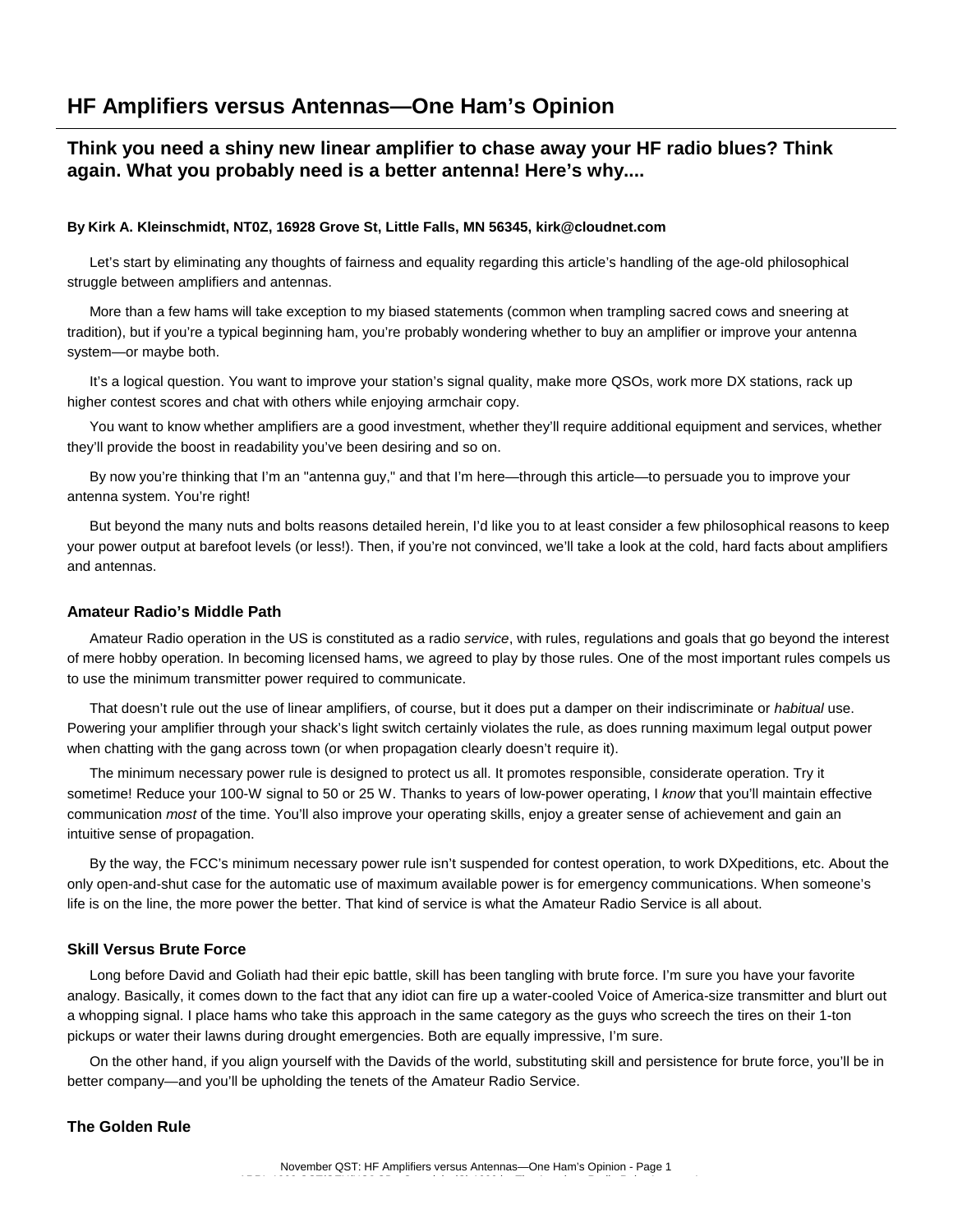Hams treading the Middle Path are concerned about others—hams, neighbors, family members, etc. They try to fit in, to get along, to accommodate a community of interests in addition to their own. They practice the Golden Rule Do unto others as you would have them do unto you (reasonable variations notwithstanding).

As hams who comprise a federally licensed emergency service, we enjoy certain protections from *unreasonable* local restriction. These privileges are welcome and necessary as a whole, but they can be easily abused.

Just because we *can* transmit a 1500-W signal doesn't mean we *should*. Just because we *can* erect a 200-foot-high antenna tower doesn't mean we *should*. Hams who follow the Golden Rule *integrate* their radio pursuits with the pursuits of others—not because they *have* to, but because they *want* to!

Governments can't legislate common sense. That's up to us.

Okay, that's the end of my emotional pitch for restraint. If you're still tempted to reach for the power switch (the *high* power switch) or dig into your rainy day fund to purchase an amplifier, let's look at the facts.

#### **The Ham Next Door**

To start, let's assume that you have a typical shack. A 100-W transceiver graces your operating desk and "talks" to a coax-fed dipole (or two) through a 300-W antenna tuner. Thanks to the tuner, your rig can happily put out full power regardless of actual antenna/feed line SWRs on the various bands you work.

You use the same setup as your "Elmer" and most of the guys in the local radio club. Uncounted thousands of hams have used similar setups over the years, so they must work pretty well, right?

Maybe. But maybe not. In fact, you might have noticed that working stations on some bands doesn't seem as easy as it should—especially DX stations. You might even be dreaming of solving your problem by cranking up the power. By adding a gleaming, glowing monster amp to your modest shack, you might think, those stations with once-marginal copy will respond with ease.

It's a comforting image, but it's probably more fantasy than reality. Although you may not yet know it, you'll likely get a lot more signal for a lot less money if you upgrade your antenna system before shelling out the bucks for an amplifier.

#### **The Price of Power**

Let's boost our signal a step or two at a time and see how the decibels stack up against the greenbacks.

If your amplifier budget is modest, a small solid-state or single-tube amplifier will boost your 100-W barefoot signal to about 500 W. That's enough to be noticed, or so you think—but just how noticeable?

Here's the law every amplifier has to measure up to Every time you double your power output, stations that are receiving your signal hear a 3-dB increase in strength. That's *half* an S unit! To twitch the needle a full S unit you need to *quadruple* your power output (a 6-dB increase)!

The power output progression looks like this 100 W doubled to 200 W equals a 3-dB increase. Next, 200 W doubled to 400 W equals a 6-dB increase. Then, 400 W doubled to 800 W equals a 9-dB increase (exceeding the output power of our entry-level amplifier). Finally, 100 W times 10 equals 1000 W, a 10-dB increase in power output.

Our 500-W output amplifier gives us a smidgen more than a one S-unit boost on the other end (see **Figure 1**). That's not much—especially when you consider the cost.

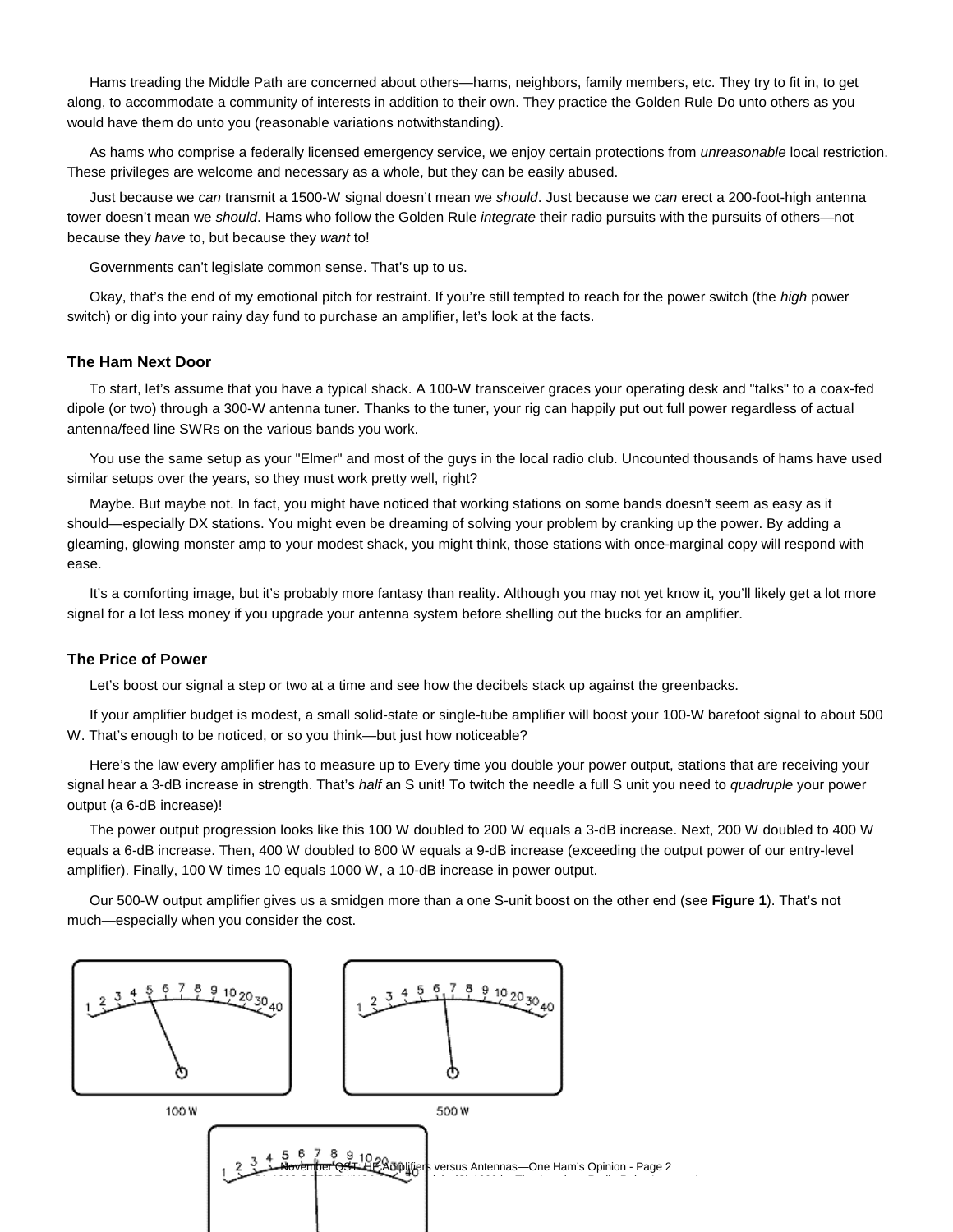

**Figure 1—Spend a wad of cash on an RF power amplifier and what do you get? Let's assume that we have an average conversation in progress on a quiet band. Your current 100-W signal pushes an S meter on the receiving end to S5. Increase your output to 500 W and the other guy's meter might slide up to a tad more than S6—a change he won't even notice. Turn on the 1000-W afterburner and you'll make his meter twitch almost to S7. Oh boy! Yes, he'll probably notice a difference now, but he heard you well enough at S5, didn't he?**

#### **More Power**

So, you want to run even more power? Using our calculations from before, boosting your signal to a kilowatt output provides a 10-dB shot in the arm. That's just under two S units on the other end—S3 to S5, S7 to S9, etc.

That's enough of a difference to be noticed, but still not enough to "burn down the barn." And by the way, the most affordable kilowatt amplifiers cost about \$1500. If you really go for the gusto and buy a legal-limit amplifier, your 1500-W signal will be about 12 dB stronger than your "barefoot" transceiver. Because of the "price of power," 1500 W is still only two S units stronger! And a legal-limit amplifier is hardly a casual purchase. It'll set your wallet back about \$2500.

## **Hidden Costs**

Don't think you can get away with just an amplifier! The power output curve is often deceptive. For example, above 300 W output or so, you'll need a beefier antenna tuner. Expect to spend up to \$500 for a good one.

And don't forget about the ac mains, either. You can probably get away with running a 500-W output amplifier on 120 V ac, but beyond that, it's 240 V all the way. (Don't believe me? A 500-W output amplifier runs about 1000 W input power. That's 8.5 A at 120 V. With your rig added in, that's more than 10 A. Believe me, the lights in your house will "jump" to the rhythm of your code key or your spoken words!)

Chances are good that you won't know how (or won't want) install that 240-V line yourself, either. The materials and an electrician to install them likely will total \$300 to \$500. Many first-time amplifier users don't consider their beast's power supply requirements until they've set up the amp and started "browning out" the rest of their house! If this is you, you'll be lucky if you don't trash your TV set or your home computer in the process of "modulating" your 120-V power feed!

If you live in an urban setting, don't neglect the potential "public relations" costs of firing up a killer signal in the midst of all those consumer electronics devices. I know...you can legally stand on the solid rock of FCC-mandated power output limits—but be warned that it can be a lonely vigil.

## **A Better Way?**

To save wear and tear on your neighbors, fellow hams, your wallet and even your house wiring, consider improving your antenna system before investing in an amplifier. Here are some ideas to get you started

 One almost universal way to get out more signal is to get your antenna(s) farther up in the air (your present antenna or a new November QST: HF Amplifiers versus Antennas—One Ham's Opinion - Page 3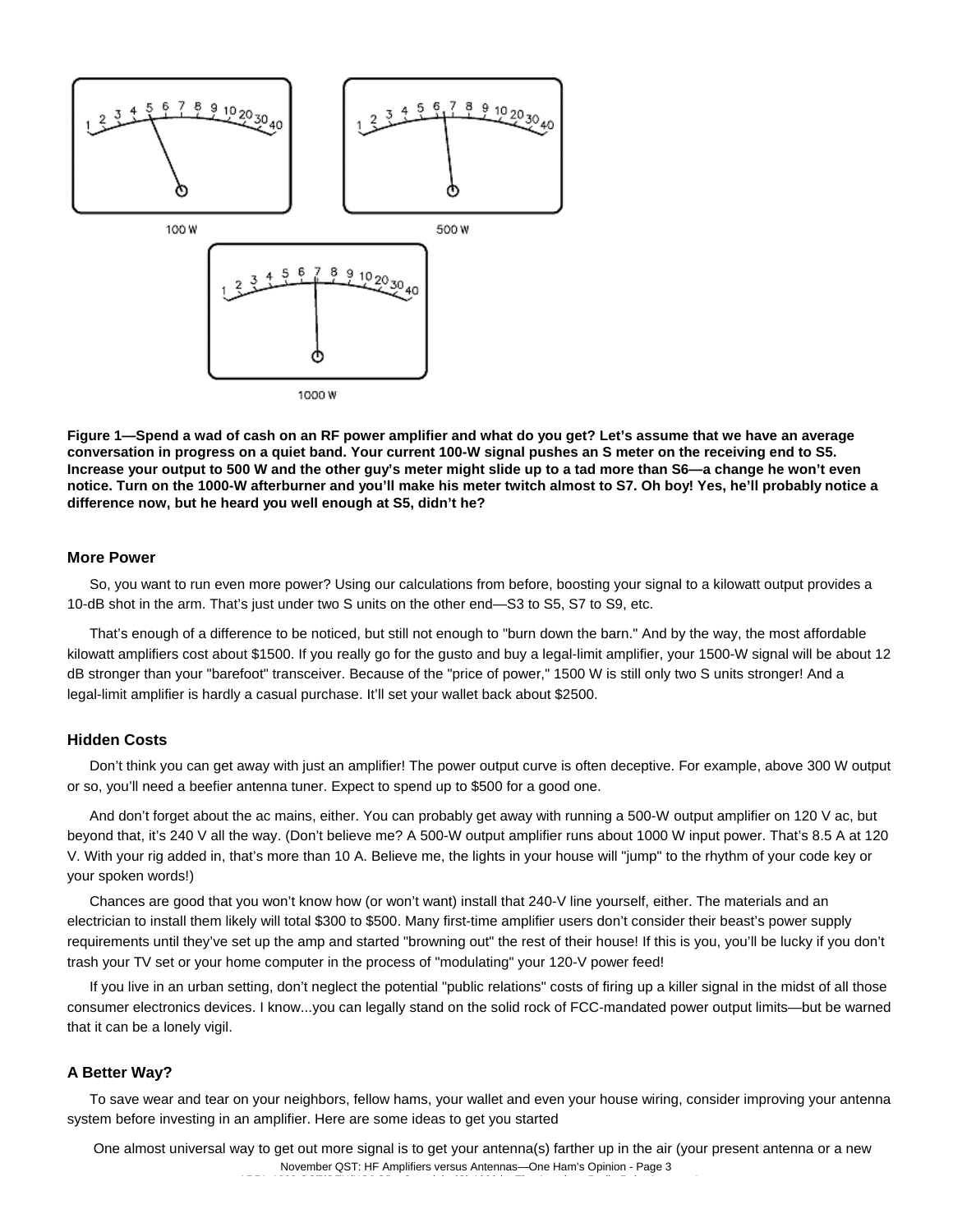one). Build a taller mast, find a taller tree or put up a tower.

 If that dipole just isn't cutting it, put up a contest-winning and DX-catching secret weapon a full-wave horizontal loop for 40 or 80 meters (up as high as possible, of course!). Feed it with coax and use a tuner on bands above the fundamental frequency. That's a "cheap 'n' dirty" way to snag an extra 2 to 10 dB, depending on frequency.

 Disconnect the feed line from your coax-fed single-band dipole, the one you try to use on several bands, and replace it with 450-Ω ladder line (see **Figure 2**). With a coax feed, even though your antenna tuner may be presenting a happy impedance to your transmitter, feed line losses due to high SWR may slash your signal by 6, 10 or 25 dB, depending on the band and the size of your dipole! By using 450-Ω open-wire line you'll likely reclaim most of that lost power. Now that's a 6 to 20-dB shot in the arm that anyone can afford!



**Figure 2—You can increase the performance of a simple dipole by using low-loss open-wire 450-**Ω **windowed feed line. This is one of the easiest, inexpensive antennas for the HF beginner. Just string up a dipole made of two equal lengths of copper wire. Don't worry about the overall length; just make it as long as you can. Connect the feed line to the center insulator and run it back to an antenna tuner with a balanced output. Attach coax between the tuner and the radio and you're in business on several bands!**

 For less than the price of an entry-level amplifier you can buy a multiband beam antenna and a decent rotator. This dynamic duo, mounted reasonably high, will offer a 5 to 7-dB steerable improvement to your signal. Remember Amplifiers only boost your transmitted signal and do *nothing* to improve reception. By rotating a directional antenna you can often achieve a double-whammy—boosting the signal you're trying to receive while attenuating signals that are unwanted. For example, if I'm working a European ham from my Minnesota QTH, a potentially interfering signal from an op in Florida—located in the side null of my directional antenna—may drop 25 dB or more! The difference, more than 30 dB of signal enhancement, could never be achieved by a lone amplifier.

 On SSB, learn the *correct* use of your rig's speech processor. There's another 3-dB (or more) improvement, this time in the modulation department! No purchase necessary!

### **Aftermath**

So, after looking at the cold, hard facts, do antennas win out over amplifiers at your shack? Or will your operating table soon be sporting some heavy iron? As always, the choice is yours.

Amplifiers do have their uses—especially *after* you've tweaked your antenna farm. Add a 10-dB amplifier to a 7-dB beam antenna and you've got a whopping 17-dB improvement in signal strength! That will put you on the map—especially when the minimum necessary power required to communicate calls for maximum smoke. And when conditions are poor an amp may make